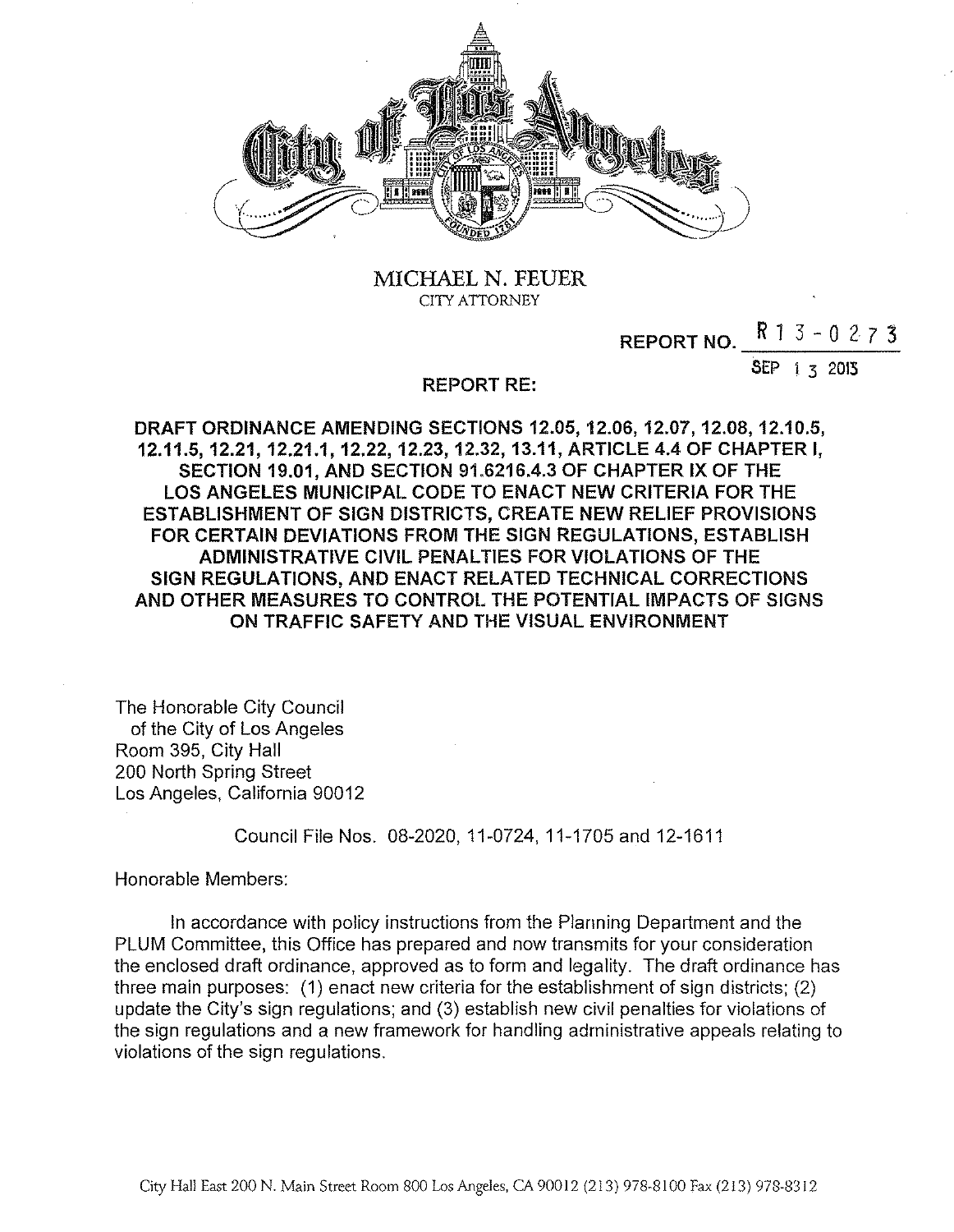## Charter Findings

Pursuant to Charter Section 559, the Planning Commission approved the draft ordinance and recommended that the City Council adopt it. If the City Council chooses to adopt this ordinance, it may comply with the provisions of Charter Section 558 by either adopting the findings prepared by the Director of Planning attached to the file or by making its own findings.

## **Background**

The City's sign regulations were initially enacted in 1986. The most significant change to the sign regulations occurred in 2002 when the City added a ban on off-site commercial signs to the regulations. The sign regulations now include several other types of sign bans.

Beginning in 2003, the City was besieged with multiple lawsuits challenging the constitutionality of the City's sign bans as well as other aspects of the sign regulations. It was only after 2010 that the City was able to finally prevail in the last major legal challenge to the City's sign bans and to completely restore the bans.

After restoration of the sign bans, the Department of City Planning, in conjunction with the City Attorney's Office, resumed work on a comprehensive rewrite of the City's sign regulations that began in 2008, but was put on hold during the major sign litigation. That rewrite of the sign regulations was necessary to address issues that surfaced during the past decade, and resulted in this draft ordinance. Following is a description of the ordinance's most significant proposed changes to the existing sign regulations.

# A. Sign Districts

# 1. Criteria for sign districts

The City has been creating sign districts for many years, with the earliest being the Hollywood Signage Supplemental Use District in 2004. The City's creation of sign districts, however, was put on hold in 2007 when a sign company called World Wide Rush filed a lawsuit alleging that the City's creation of several sign districts (which allowed off-site commercial signage) undermined the City's sign bans to such a degree that the sign bans were no longer valid. The lower court agreed with World Wide Rush and invalidated the City's sign bans. But in 2010 the Ninth Circuit Court of Appeals reversed the lower court in a decision called World Wide Rush LLC v. City of Los Angeles, 606 F.3d 676 (9<sup>th</sup> Cir. 2010). In that decision, the Ninth Circuit expressly ruled that cities can create sign districts to allow signs that would otherwise be prohibited by a sign ban.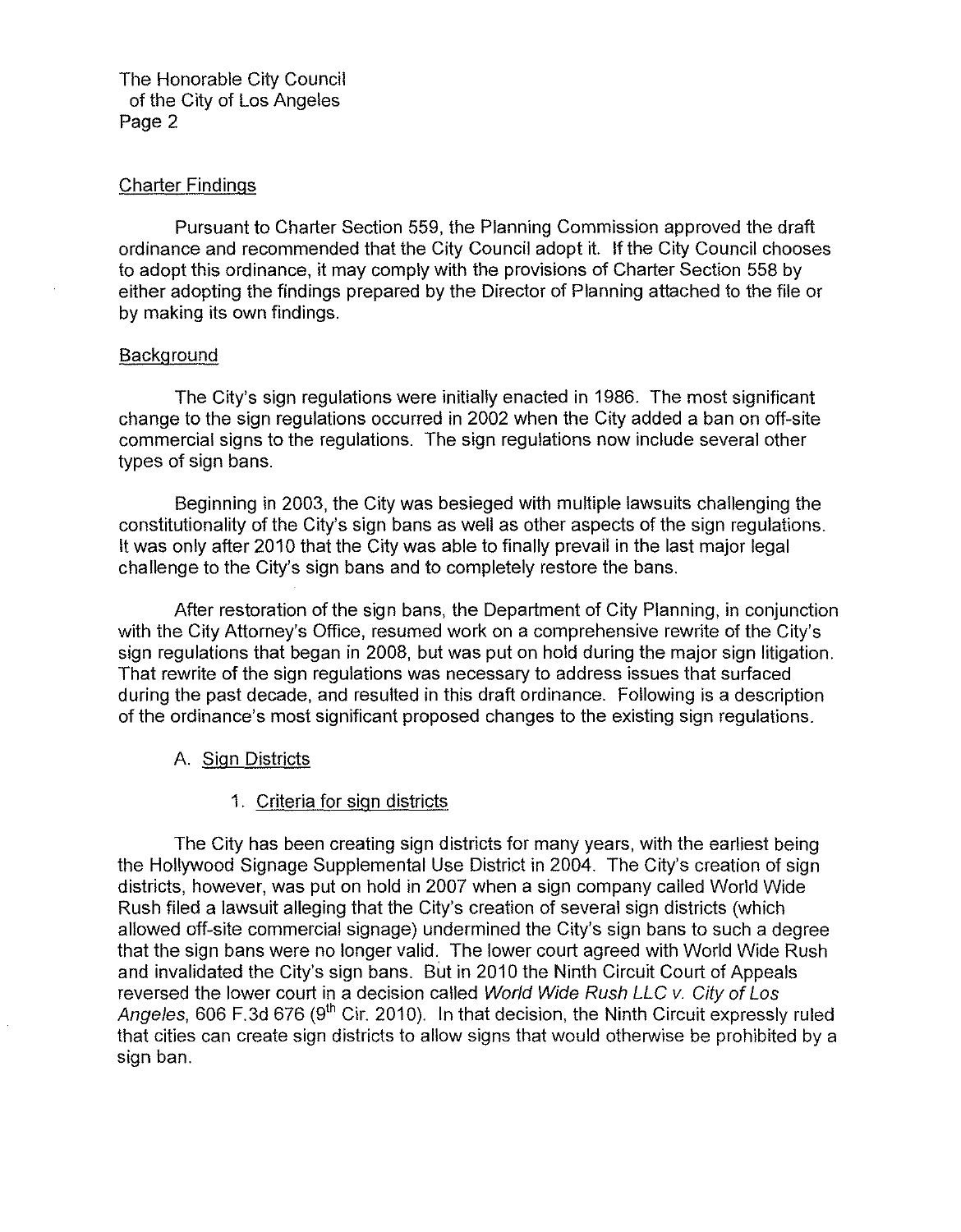In 2011, the Ninth Circuit handed down another decision, Vanguard Outdoor, LLC v. City of Los Angeles, 648 F.3d 737 (9<sup>th</sup> Cir. 2011), which confirmed and expanded upon its ruling in World Wide Rush.

The Planning Department has used these decisions as a road map for revising Los Angeles Municipal Code (LAMC) Section 13.11, which sets forth the criteria for sign districts, as follows:

# • Findings for creating sign districts that address aesthetics and traffic safety

The courts will only uphold a sign district if a city provides sufficient reasons for the creation of the district. Therefore, the City needs to carefully and fully articulate such reasons at the time it creates a sign district. The creation of the sign district should be tied to the City's interests in traffic safety and aesthetics.

To help ensure that the City does this, the draft ordinance sets forth required findings for the creation of a sign district

# • Sign "takedowns" versus "community benefits"

The original draft of the ordinance prepared by the Planning Department imposed a 1 to 1 takedown requirement. Under this takedown requirement, an applicant for a sign district would have to remove one square foot of existing off-site signage as a condition for installing each square foot of new off-site signage within a new sign district.

The PLUM Committee modified the takedown requirement so that up to one-half of the takedown of existing signs can be satisfied through "community benefits," such as sidewalk and streetscape improvements.

The subject of "takedowns" and "community benefits" is discussed in more detail below.

# • Number of sign districts

Creating too many sign districts or exempting too large a portion of the City from a sign ban might cause a future court to strike down the sign bans. During the hearing on the Vanguard case, the Ninth Circuit indicated that the existence of too many sign districts in a city might work at cross purposes to the sign bans. If that were to occur, the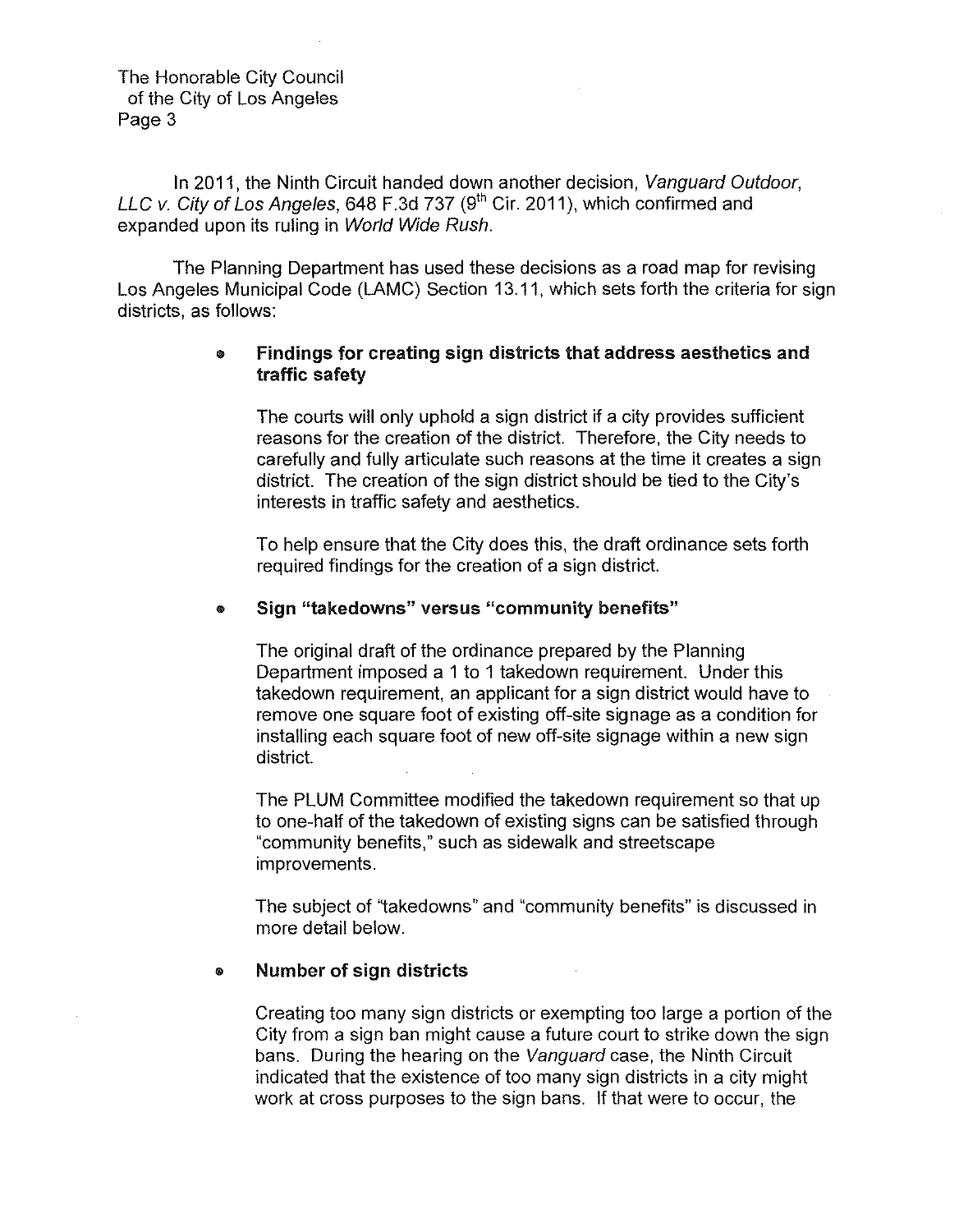> bans would no longer adequately improve aesthetics and traffic safety and would thus be invalid under the First Amendment.

> To address this issue, the draft ordinance helps to limit the number of sign districts in the City by limiting their location to regional centers and, as explained below, by requiring a minimum size for sign districts.

After PLUM acted on the draft ordinance, Planning staff advised our Office that specific plan zones that function as C, R5 or M zones should also qualify for Tier 1 Sign Districts (described below). In accordance with that advice, we have made the appropriate changes to proposed Section 12.32.

# ,. **Size of sign districts**

The draft ordinance increases the minimum size of sign districts for two reasons. First, sign districts that affect a larger area are more consistent with the legislative nature of sign districts. Second, the larger size requirement makes it more difficult to qualify for a sign district, thus reducing the overall potential number of sign districts in the City.

## 2. Tier 1 and Tier 2 sign districts

Criteria for the creation of sign districts is set forth in LAMC Section 13.11. The proposed ordinance amends Section 13.11 to allow for two types of sign districts.

The first type are Tier 1 sign districts which are larger in size (at least 5,000 linear feet of street frontage or 15 acres) than Tier 2 sign districts and for the most part can only be located in regional centers. The second type are Tier 2 sign districts which are smaller in size (minimum five acres or 100,000 square feet of non-residential floor area if site is not in a regional center) than a Tier 1 sign district but can be located in most parts of the City.

The draft ordinance protects the public by requiring, in proposed Section 13.11 D, that all off-site commercial signs in a Tier 2 sign district not be "visible from any public right-of-way or any property other than the subject property."

Both Tier 1 and Tier 2 sign districts require findings that comply with the Ninth Circuit's decision in World Wide Rush.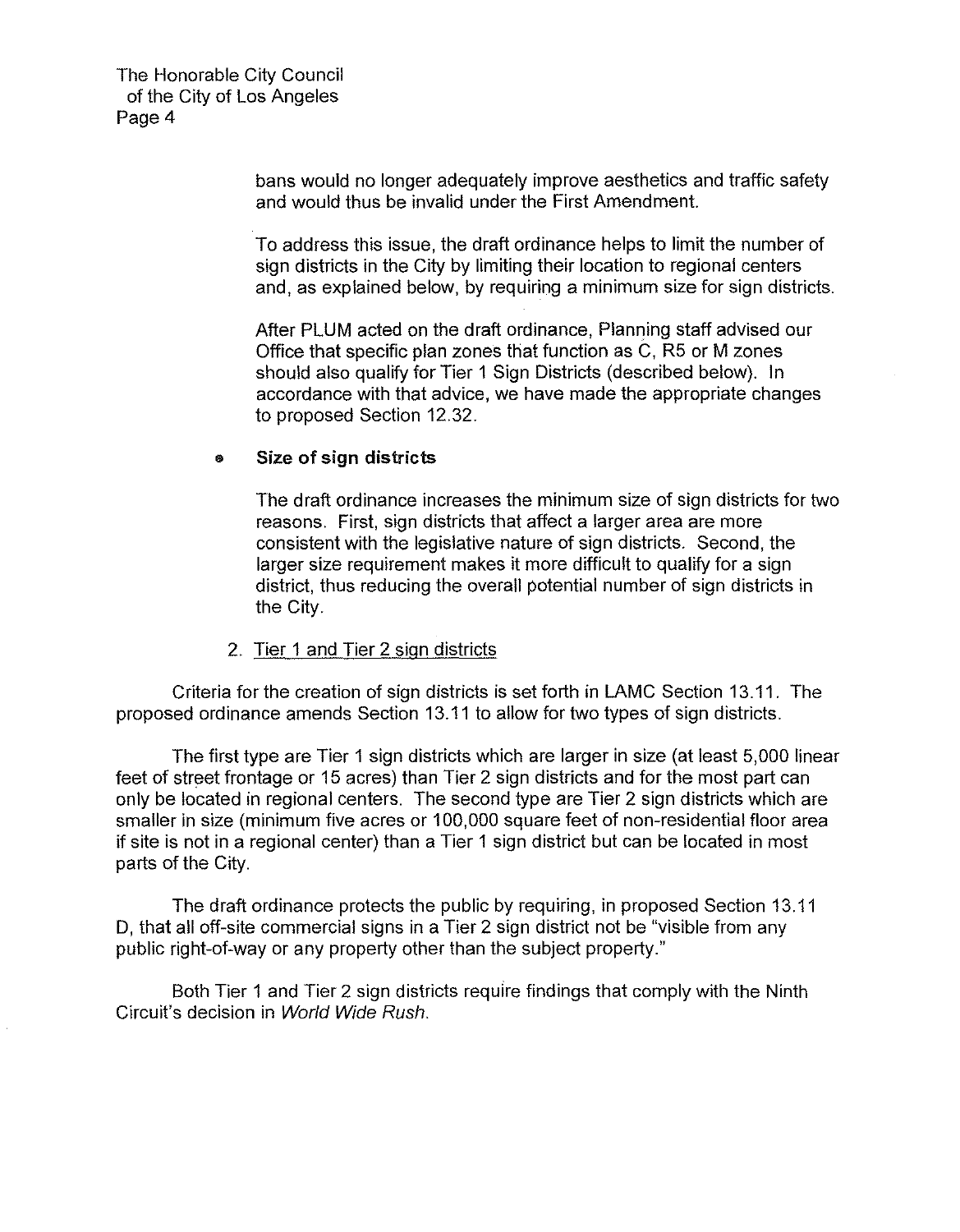# 3 .. Community benefits as a proposed alternative to sign take down requirement for new sign districts

At the PLUM Committee's meeting of August 8, 2011, several speakers representing the sign industry or the business community expressed concern that the sign takedown requirement for new sign districts is too difficult to meet. The speakers asked that PLUM consider as an alternative to the sign takedown requirement a "community benefits" requirement.

In response, PLUM modified the takedown requirement at its October 18, 2011 meeting to include a "community benefits" alternative. The new language allows applicants for a new sign district to satisfy up to one-half of their sign takedown requirement through "community benefits" measures, which include improvements such as public landscaping, sidewalk improvements, undergrounding of utilities, and construction of public parking structures.

In part to help protect the City in the event of a legal challenge to the ordinance, we recommend that the Council instruct the Department of City Planning, working in conjunction with the Departments of Building and Safety and Public Works, to promulgate specified criteria for these "community benefits" measures. This will help ensure that the imposition of "community benefits" measures is (1) consistent among sign districts and (2) as equivalent as possible to a sign takedown.

# 4. Revised procedures for approval of individual signs erected within a sign district

With the assistance of the Planning Department, we revised the procedures for the approval of individual signs within a sign district. Under the revised procedures, eligible signs may be approved by the Director of Planning as an Administrative Clearance. Proposed signs not eligible for an Administrative Clearance shall be subject to the approval procedures for supplemental use districts generally, with the proviso that the special findings for Sign Adjustments and Sign Variances be used when those entitlements are granted.

# B. "Interior Signs" and "Exterior Signs"

Many commercial property owners express an interest in having interior signs in an enclosed area, such as in an outdoor shopping center. Others express great concern about the potential negative impacts of such interior signs including visibility from the street and nearby properties.

The version of the ordinance recommended by PLUM seeks to accommodate both sides by creating a definition of the term "Interior Sign." That definition allowed interior signs in an enclosed space but prohibited those signs from being visible from "...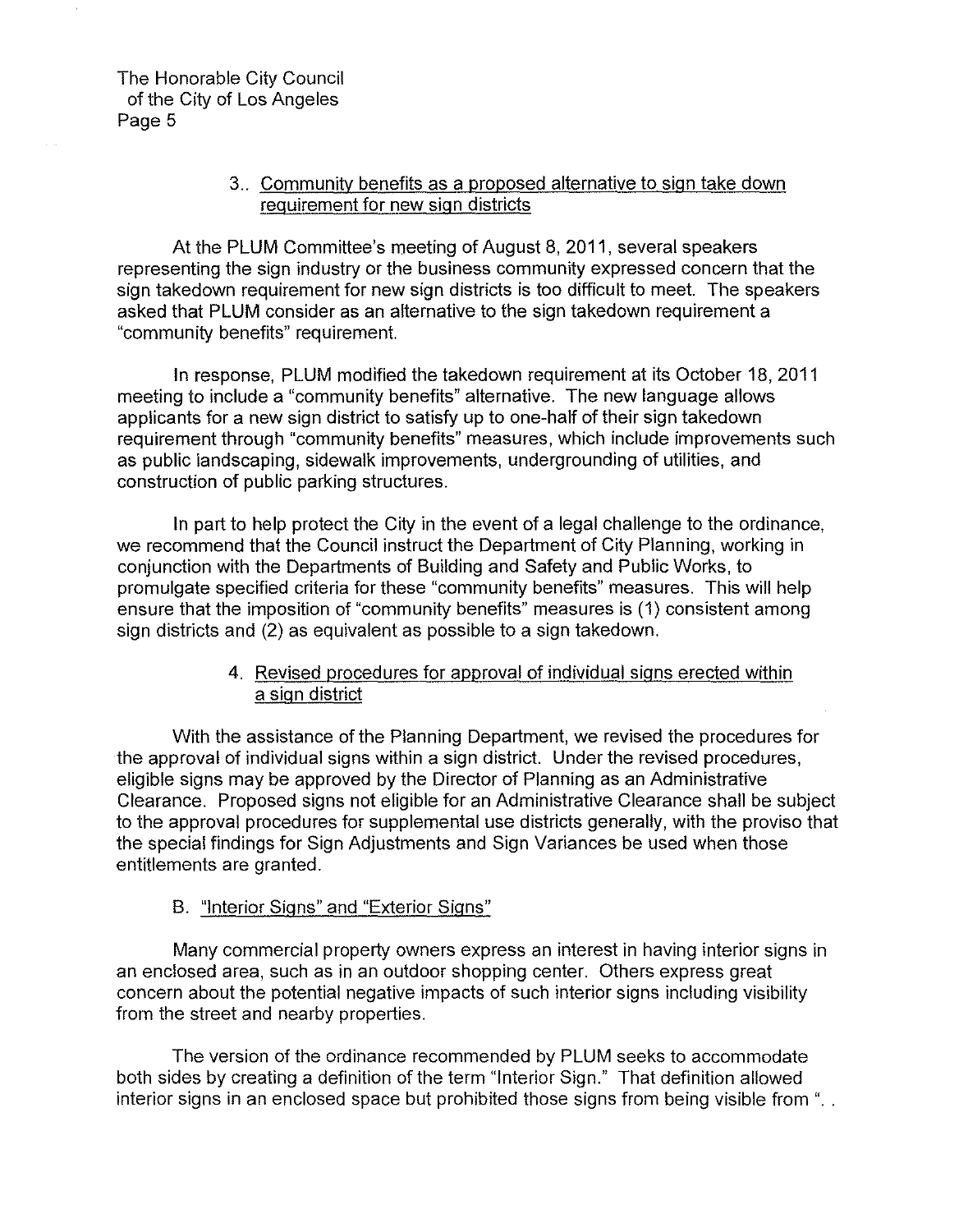. any public right of way or any property other than the subject property ... " and also restricted the ambient lighting from such signs.

In response to the City Attorney's request for comments pursuant to Charter Section Rule 38, the Department of Building and Safety recommended a simpler approach that accomplishes the same goal. The Department of Building and Safety recommends eliminating the new definitions of "Interior Sign" and "Exterior Sign" and, instead, revising the "Scope" at proposed LAMC Section 14.4.3 A. The rewritten "Scope" provision now provides that the City's sign regulations apply to all "exterior signs and sign support structures ... "and includes an exception for signs that are "enclosed by permanent, opaque architectural features on the project site including building walls, freestanding walls, roofs, etc." The exception language includes the same protections for the public as the language recommended by the PLUM Committee including the signs not being visible from the public right-of-way or any property other than the subject property and being subject to brightness limitations. The Department of City Planning concurs with this approach.

#### C. Sign Illumination Standards

Upon the recommendation of the Department of City Planning, the PLUM Committee approved a version of the draft ordinance that imposes new illumination and brightness standards for both digital and non-digital signs. Since the time of the PLUM Committee's approval of the draft ordinance, the Department of City Planning, in consultation with the Department of Building and Safety, has reconsidered its view on the necessity of changing the illumination and brightness standards for non-digital signs at this time. City Planning is therefore now recommending that the City Council amend the draft ordinance to remove the new illumination and brightness standards with respect to non-digital signs. This means that the existing illumination and brightness standards for those signs will stay in place.

The sign illumination limits for digital signs were moved from proposed Section 14.4.4 F 2 to proposed Section 14.4.19 dealing with "Digital Displays." Those sign illumination limits for digital signs were modified so that the Department of Building and Safety will no longer measure sign brightness of digital signs. Instead, the Department of Building and Safety's sole authority will be to approve the private testing agency hired by an applicant to measure sign brightness of digital signs, and to review the measurements submitted by that agency.

# D. Removal of Relocation Agreements as an Exception to the City's Off-Site Sign Ban

Both the Planning Department and our Office recommend the removal of relocation agreements as a stated exception to the City's off-site sign ban set forth in proposed Section 14.4.4. There are two reasons for this. First, it is unnecessary to set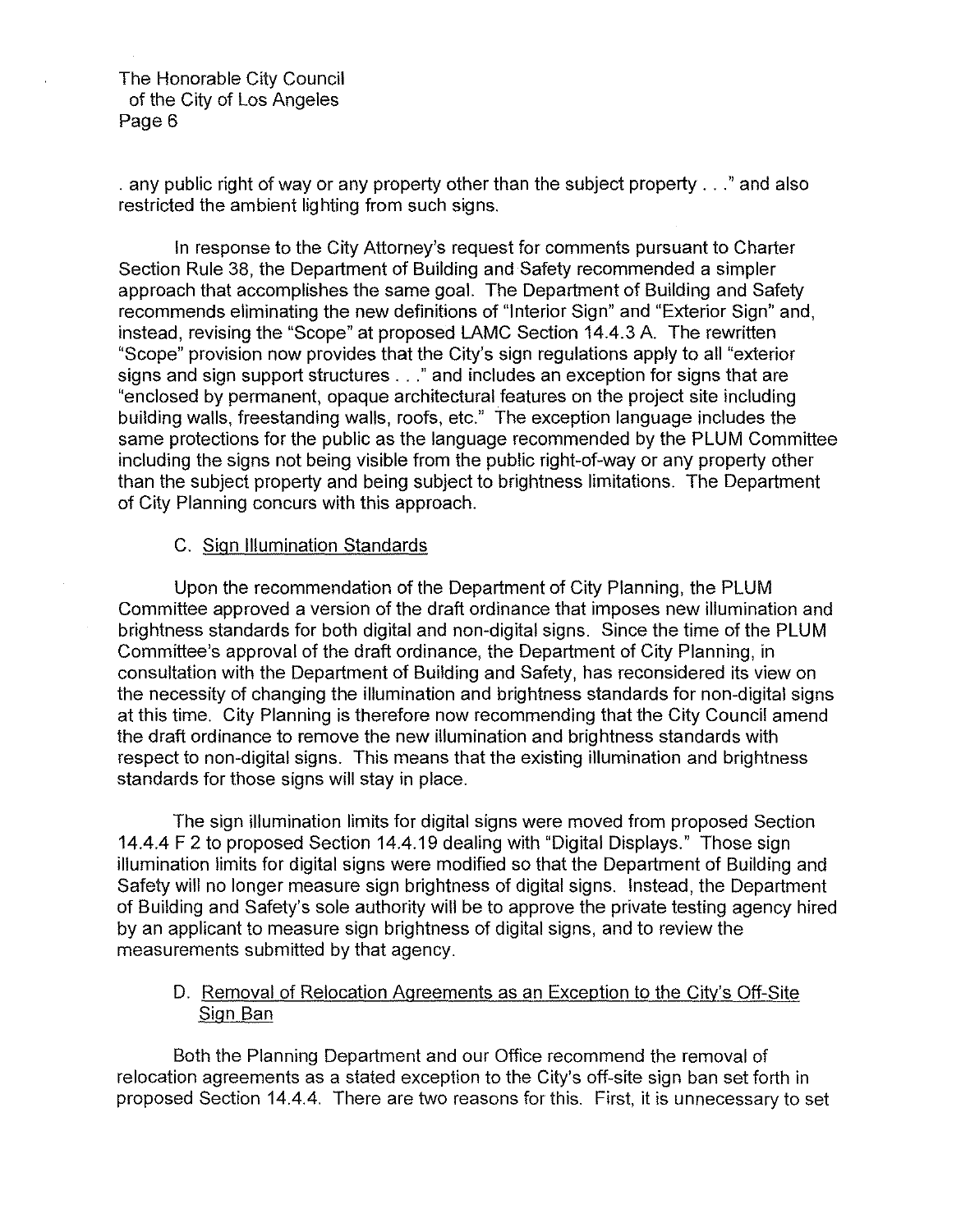forth this exception in the City's sign regulations because such relocation agreements are authorized by the state Outdoor Advertising Act and, as state law, preempt the City's Code. Second, some persons have incorrectly viewed this stated exception as an attempt by the City to enlarge the scope of relocation agreements under state law, which is not the case.

# E. Removal of "Hazard to Traffic Prohibition"

The existing Sign Code contains a prohibition on "Hazard to Traffic" set forth in LAMC Section 14.4.5. This prohibition has been difficult for the Department of Building and Safety and for the Department of Transportation to enforce, which is why the proposed ordinance removes this prohibition.

In any event, signs presenting a safety hazard to motorists on freeways within the City will continue to be regulated by the prohibition on signs with "Freeway Exposure" set forth in Section 14.4.6 of the existing Sign Code and Section 14.4.5 of the proposed draft ordinance. In addition, the proposed ordinance contains new digital display standards which .are intended to mitigate hazards to traffic safety posed by digital signs.

# F. Signs in A and R Zones

In response to the City Attorney's Charter Rule 38 letter, the Department of Building and Safety recommended modifications to language in proposed LAMC Section 14.4.21, Signs in A and R Zones. The modifications address the department's concern that the standards were too restrictive for low-density R zones, and not restrictive enough for temporary signs. The Department of City Planning concurs with these modifications.

# G. Sign Variances and Adjustments

The City is often asked to grant variances to allow the building of a structure that would otherwise be prohibited by the City's Zoning Code. The same is true for signs and sign structures. The law requires that findings for a variance involving signage be different from a variance for a non-sign related structure because signage is protected by the First Amendment. The new ordinance thus sets forth procedures and findings specifically tailored for variances for signage. These findings incorporate two relevant court rulings.

In Desert Outdoor Advertising, Inc. v. City of Oakland, 506 F.3d 798 (9<sup>th</sup> Cir. 2007), the court held that findings relating to the public health or welfare are too vague to be applied to a variance for a sign or sign structure. The courts have, however, recognized the need for cities to have some flexibility in their findings relating to signs. The court in G.K. Ltd., Travel v. City of Lake Oswego, 436 F.3d 1064 (9<sup>th</sup> Cir. 2006),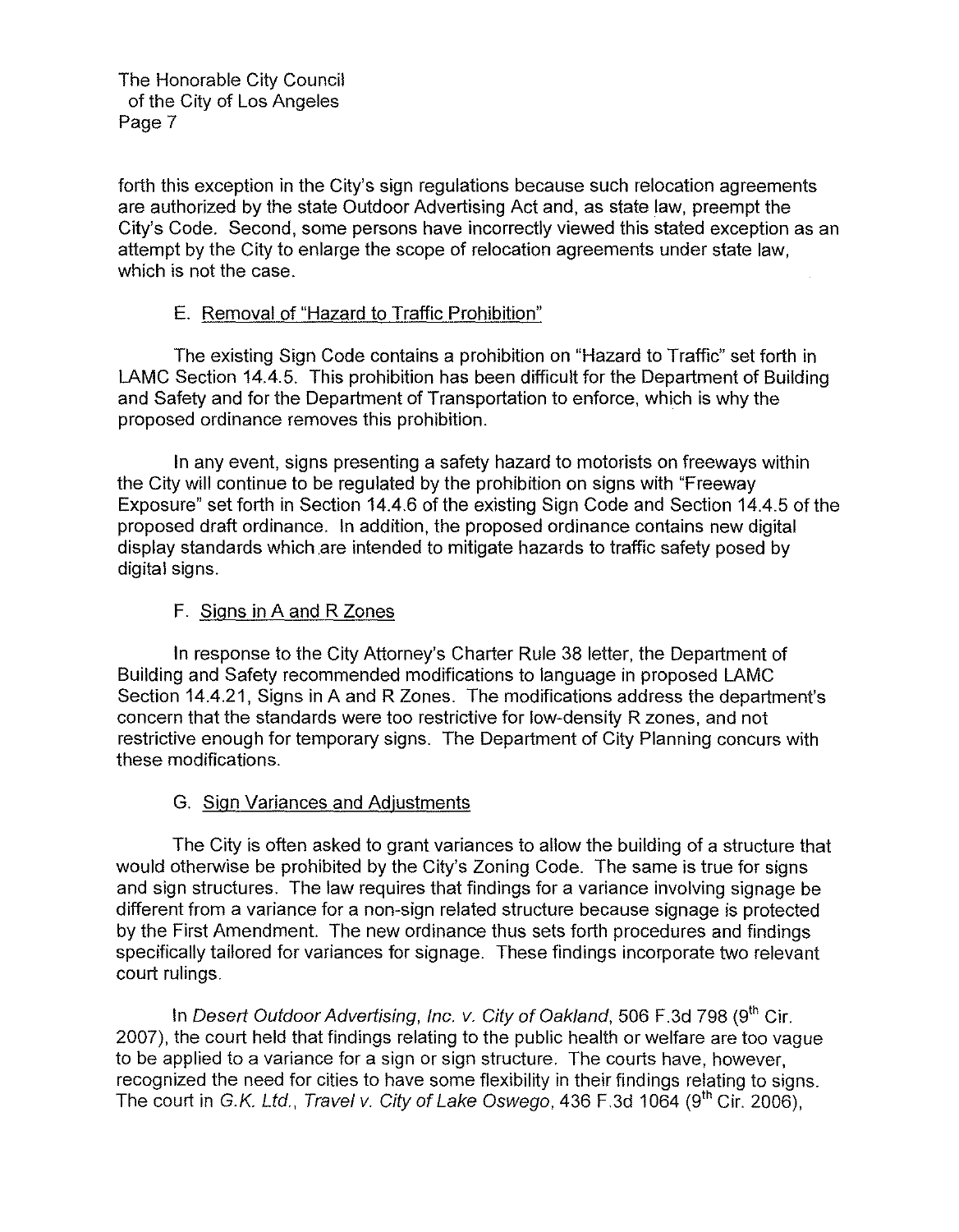held that cities could use a "compatibility" standard when deciding whether or not to approve proposed signs.

The draft ordinance incorporates the holdings of both cases as follows: (1) eliminating any findings relating to health and welfare; and (2) incorporating the concept of "compatibility" into the findings for variances and adjustments for signs.

The version of the ordinance considered by PLUM also contained a provision allowing the granting of adjustments for either existing on-site or off-site signs. After PLUM recommended approval of the ordinance, however, the Planning Department reconsidered the benefits and the detriments of allowing adjustments for off-site signs. One of the key benefits is allowing sign companies to update their existing off-site signs and legalize aspects of an existing off-site sign that do not conform to its permit. One of the key detriments concerns the potential environmental impacts of such adjustments for off-site signs. In the course of its final environmental analysis, staff determined that the potential environmental impacts of allowing larger or relocated off-site signs would be difficult to predict and justify. This difficulty complicates the CEQA review process. Therefore, the Planning Department has determined that, on balance, the detriments of this provision outweigh its benefits, and has asked the City Attorney to remove this provision from the draft ordinance.

# H. Mural regulations

On September 4, 2013, the City Council adopted an ordinance regulating Original Art Murals. That ordinance amended three sections of the City's sign regulations located at Article 14.4 of Chapter 1 of the Municipal Code (the Zoning Code). They are LAMC Sections 14.4.2, 14.4.3 and 14.4.20. Those three sections are part of the City-wide sign regulations that are undergoing the comprehensive rewrite that is the subject of this report. Therefore, the current draft ordinance includes those three sections exactly as written in the ordinance regulating Original Art Murals.

# I. Heightened Penalties for Billboard Violations

The draft ordinance creates a new administrative appeal process solely for sign and billboard violations. This new process is set forth in proposed Section 14.4.26. That administrative process will be the same as for other types of Code violations, with inspectors in the Department of Building and Safety issuing orders to comply and, thereby, correct sign violations. The administrative appeals process for sign and billboard violations will be handled by the Department of City Planning.

The new administrative appeal process will also provide an option for sign owners to request and pay a fee for an expedited administrative appeal. The notice for this new fee is set forth below.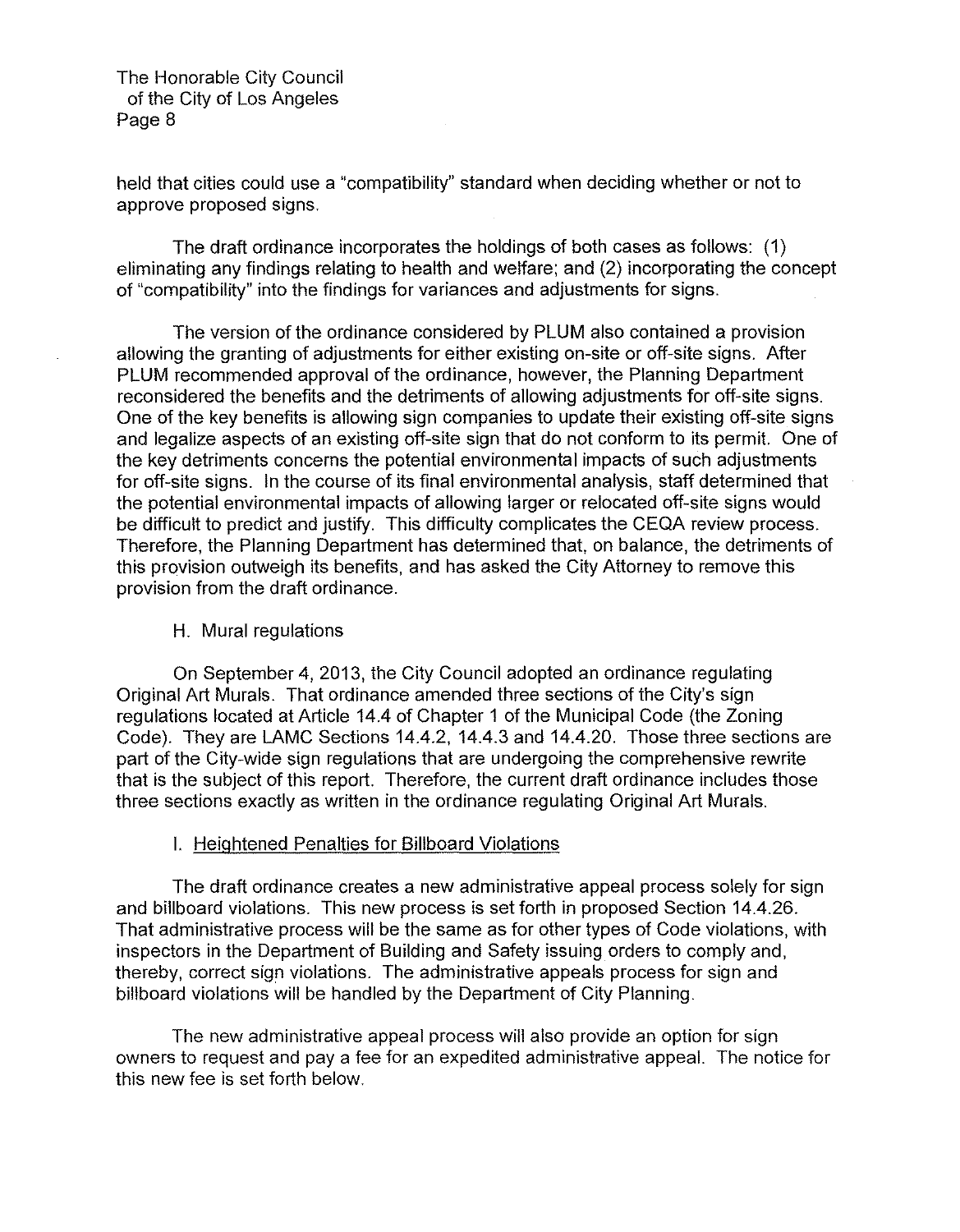The draft ordinance will also impose heightened penalties for sign violations which are significantly higher than for other types of Code violations. These new penalties are set forth in proposed Section 14.4.25. For the largest billboards (of 750 or more square feet), the first violation would be \$12,000 per day, the second violation would be \$24,000 per day, and the third violation would be \$48,000 per day.

The purpose of these heightened penalties is to provide a deterrent to billboard companies that are violating the City's sign regulations. Because some of these companies make so much money from their billboards, they view the current, lesser penalties as a mere slap on the wrist and a necessary and affordable cost of doing business.

The new heightened penalties in the draft ordinance are modeled after the City of New York's penalties. An appellate court has already upheld New York's heightened billboard violation penalties against an equal protection challenge. That challenge alleged that New York discriminated against outdoor advertising companies in a manner that deprived the companies of free speech rights under the First Amendment. See In OTR Media Group, Inc., v. The City of New York, 83 A.D.3d 451, 920 N.Y.S.2d 337 (2011). The court upheld New York's heightened penalties because the penalty differential was not based on content of the proposed signage but rather on the fact that outdoor advertising companies are not similarly situated to other types of entities. Because billboards generally generate more revenue than many other types of businesses, the ordinary penalties provide an insufficient deterrent to installing illegal billboards. For this reason, the court also noted that "the record clearly establishes that increased penalties were necessary to deter violations by OACs (Outdoor Advertising Companies] in particular." */d.* at 2.

Various sign companies have requested that these new penalties be suspended during the pendency of an administrative appeal or litigation challenging the validity of the penalties. The issue remains unsettled among the courts. Therefore, the City Attorney's Office has added Section 14.4.26 E 7 which provides for the suspension of penalties if an initial hearing officer or the planning commission takes longer than 18 months to issue a decision on an administrative appeal of an order to comply relating to a violation of the City's sign regulations. The City Attorney's Office has also added a 90-day grace period from the date of adoption by the City Council before the ordinance, including the new penalties, goes into effect. This is intended to provide ample opportunity for any party that wishes to challenge the ordinance before the new penalties go into effect.

Finally, after PLUM recommended the draft ordinance, the Planning Department discovered that it inadvertently placed in proposed Section 14.4.25 the duty to tape record all administrative appeals, which is not the practice of the Department of Building and Safety for similar appeals. Therefore, City Planning has requested that Section 14.4.25 D 4 be removed.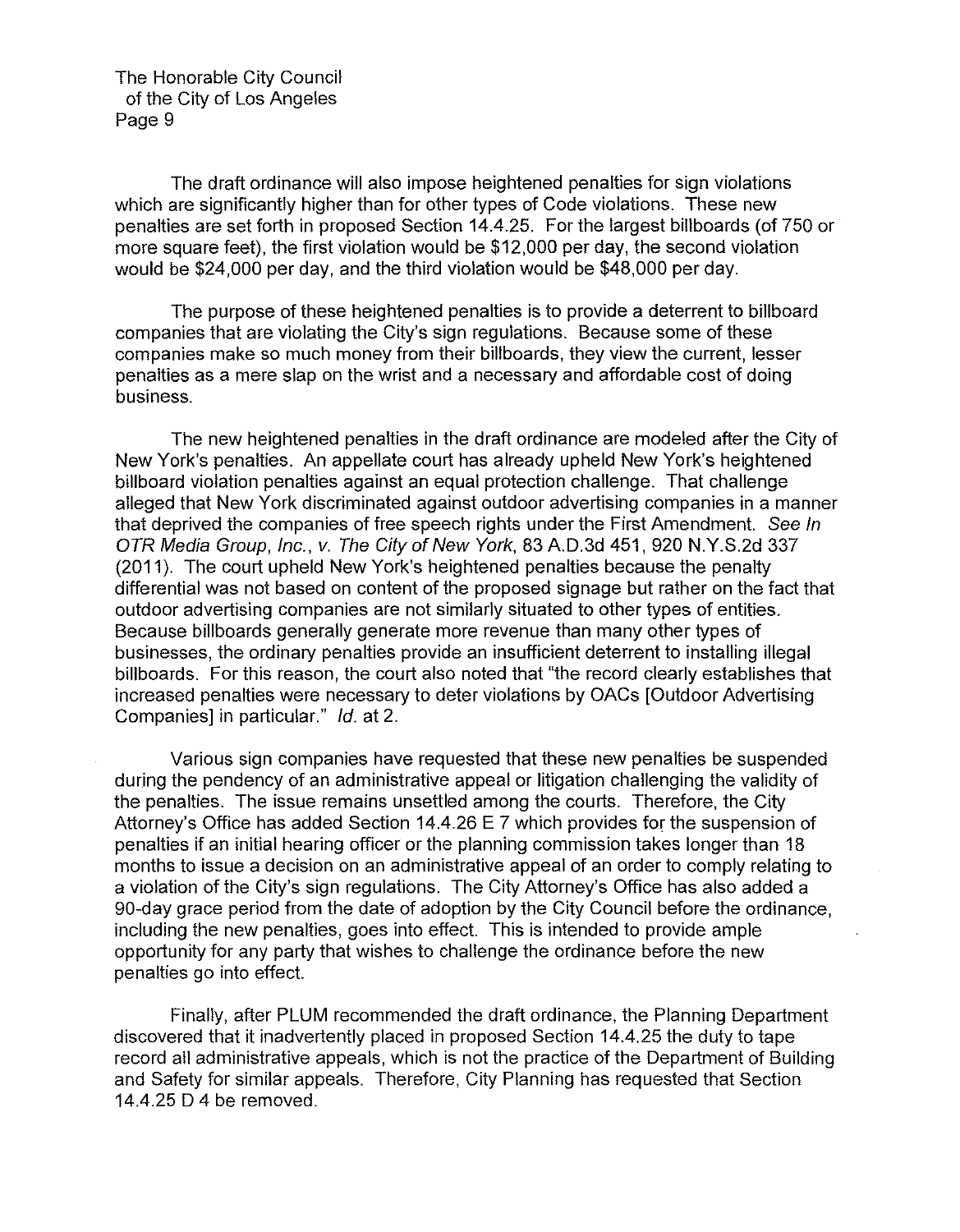# J. Grandfathering of Requested Sign Districts and Land Use Approvals

Section 13 of the draft ordinance contains grandfathering language that will apply to 15 proposed sign districts in various stages of the application and approval process. This Office worked with Planning Department staff to refine that grandfathering language to make it as clear as possible.

While the policy decision as to whether to grandfather the 15 proposed sign districts is the City Council's to make, the Council will have to make findings for each of those individual sign districts that comply with the World Wide Rush decision. As this Office has done for all recently adopted sign districts, it will assist in reviewing and preparing these findings.

After PLUM recommended approval of the draft ordinance, the Department of City Planning determined that it would make more sense not to grandfather initiated discretionary land use approvals and to give such status only to granted discretionary land use approvals. Planning, however, recommends retaining grandfather status for both initiated and applied for sign districts; that subject was the topic of extended discussion during the hearings before PLUM and PLUM specifically expressed support for grandfather status for these two classes of approvals.

# K. Miscellaneous clean up language

After PLUM acted on the proposed ordinance, the Department of City Planning discovered sign regulation language scattered throughout the Municipal Code that needs to be deleted so as not to be inconsistent with the proposed ordinance. These proposed deletions are set forth in Section 1 and Sections 3 through 7 of the proposed ordinance.

## Approval of Form and Legality

Our Office has approved the draft ordinance as to form and legality.

# Council Rule 38 Referral

A copy of the draft ordinance was sent, pursuant to Council Rule 38, to the Department of Building and Safety and the Department of Transportation. The Department of Building and Safety has given us its comments, which have been incorporated into the draft ordinance. The Department of Transportation had no comments. A Rule 38 letter was not sent to the Department of City Planning because that department has been working closely with this Office on the draft ordinance and is aware of the new language in the draft ordinance.